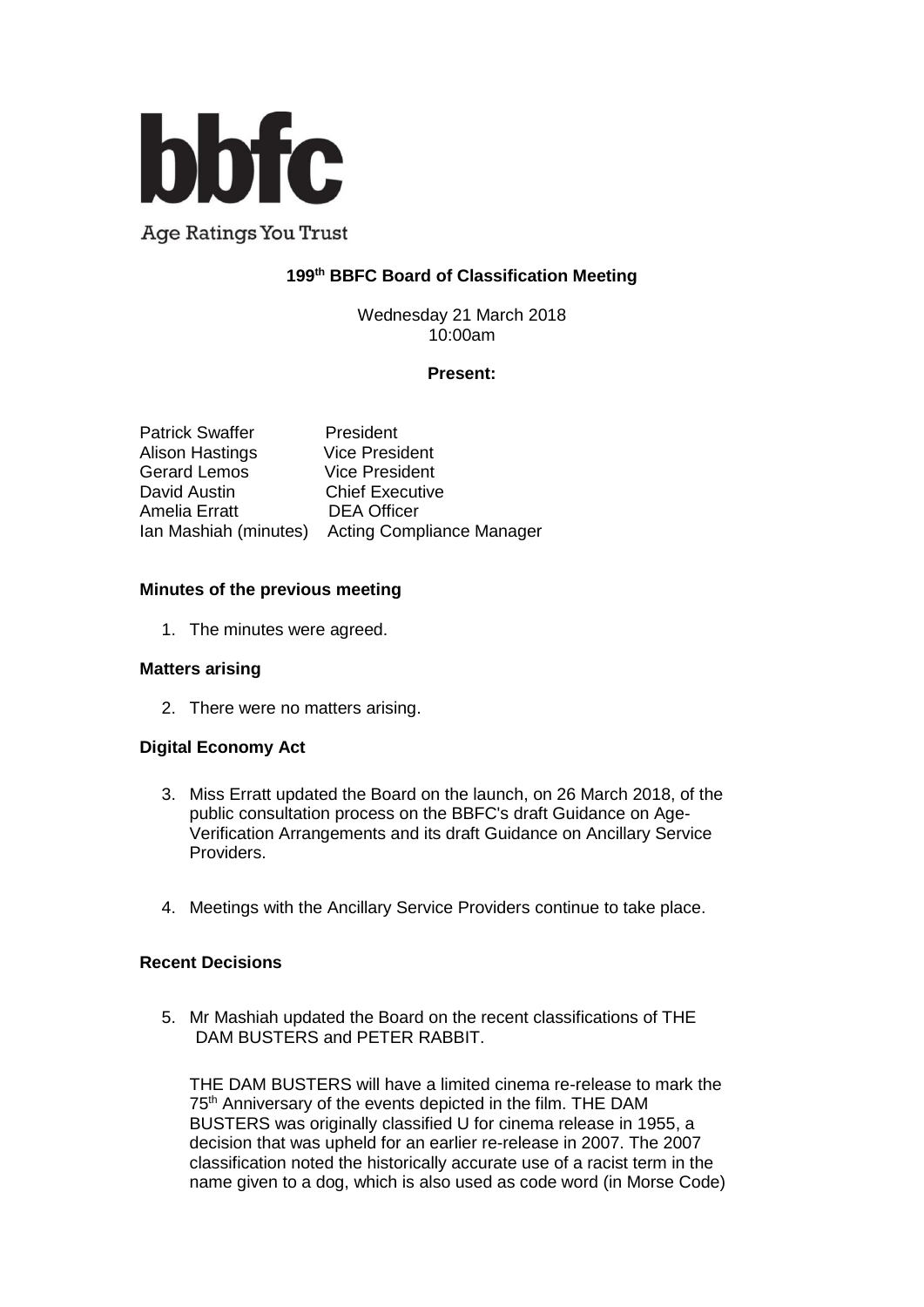during a military operation. The U was upheld in 2007 on the grounds that the racist term employed in the film occurs within a historical context and is not aggravated by other factors such as abusiveness or any specific intention to offend. Since then the BBFC's large scale public consultation exercises, undertaken in both 2009 and 2013, revealed increased public concern about discrimination which resulted in our Guidelines now including discrimination as an issue. The BBFC's current Guidelines, published in 2014, state that at U 'Discriminatory language or behaviour is unlikely to be accepted unless clearly disapproved of' whereas at PG ' Discriminatory language or behaviour is unlikely to be acceptable unless clearly disapproved of, or in an educational or historical context, or in a particularly dated work with no likely appeal to children'. Accordingly, the Board agreed that THE DAM BUSTERS is now most appropriately classified at PG rather than U, with BBFC Insight of 'racist terms, mild bad language'. The Board noted that the PG does not prevent children from seeing the film but does send a clearer warning to parents that the film contains discriminatory language of a nature that will be offensive to many, albeit that the language merely reflects the period in which the film was set and the time in which the film was made.

6. PETER RABBIT, an animated adaptation of the Beatrix Potter story in which a rabbit tries to outwit a farmer and save his supply of food, was classified PG for 'mild threat, comic violence' in February 2018. It contains a scene in which the farmer, who has been established as being allergic to blackberries, is pelted with the fruit during a comic battle with the rabbit and must use an Epipen to counteract the allergic reaction. Prior to the UK release of the film, but as a result of the film being shown in US cinemas, the BBFC received complaints that this scene promoted 'allergy bullying' and would upset those, particularly children, who suffered allergic conditions. The Board agreed with the PG classification and that the presentation of the scene did not support these concerns, with its signalling in BBFC longform Insight being a sufficient warning of its content.

### **Public Feedback**

7. The total number of complaints received from the public in 2017 was

262 covering 136 films. This compared with the 2016 figure of 371 complaints covering 118 films.

To date in 2018, the films which have received the most complaints are PETER RABBIT (prior to its UK cinema release) and RED SPARROW.

### **International Co-operation**

8. Mr Austin briefed the meeting on his recent discussions with Netflix, the purpose of which is to ensure that trusted and well-understood BBFC ratings and content advice cover close to 100% of content on Netflix's UK platform, to the benefit of Netflix's UK customers. This would constitute a significant increase over the present 60-65% coverage and represents the joint goal of